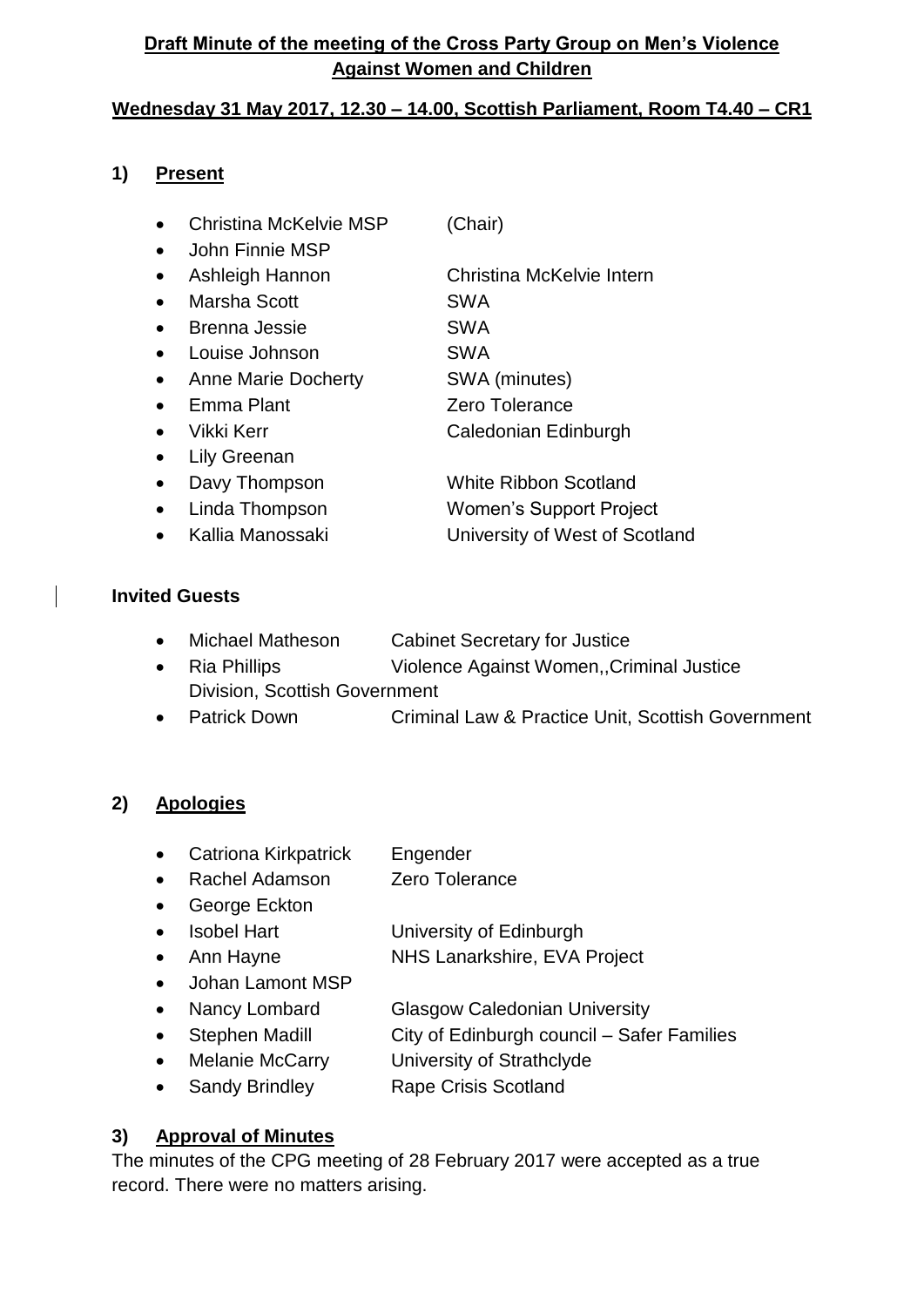### **4) Discussion Session with the Cabinet Secretary for Justice**

Michael Matheson, Cabinet Secretary for Justice provided updates and answered questions on the following:

### **Abusive Behaviour and Sexual Harm (Scotland) Act 2016**

All, bar two sections of the Bill, were implemented on 1 April 2017. The outstanding sections awaiting commencement are:

- A. The two sets of Sexual Abuse Prevention Orders due to a delay in agreeing the mutual recognition of jurisdiction between Scotland and England/Wales in enforcing these orders, as a result of the general election. Discussions will resume after the election.
- B. Non-Consensual Sharing of Intimate Images provision. Enforcement date is 3 July 2017.

**ACTION- Feedback from CPG members and partner groups to the Cabinet Secretary on the operation of the jury directions provisions in the Act would be welcomed**.

### **Implementation of the Istanbul Convention**

Scotland is broadly compliant with the Istanbul Convention.

#### **Domestic Abuse (Scotland) Bill**

Istanbul compliance in terms of the extra territorial provisions within the Bill is the exception- ensuring that the Bill's provisions will cover situations where the abuse takes place both in and outwith Scotland but the course of behaviour of abuse outwith Scotland could be taken into account by the court in Scotland. The SGov policy and legal officials are looking at this also in relation to compliance with the Istanbul Convention

#### **Forensic Medical Examinations (FME)**

The group's main question was around a local model or an extension of SARCs. The Cabinet Secretary agreed that current provision is not up to standard and that Health Boards need to take control of this agenda and deliver the necessary services combining the importance of evidence gathering and sensitivity in meeting women's needs in the Forensic Medical Examination ("FME") process. Healthcare Improvement Scotland is looking at national standards. The Cabinet Secretary for Justice will lead on this recognising that there is a crossover with the Cabinet Secretary for Health The new standards for FMEs will be explicit and clear on the duties incumbent on Health Boards to improve on the existing situation where they are interpreting the current standards as the minimum required level of response provision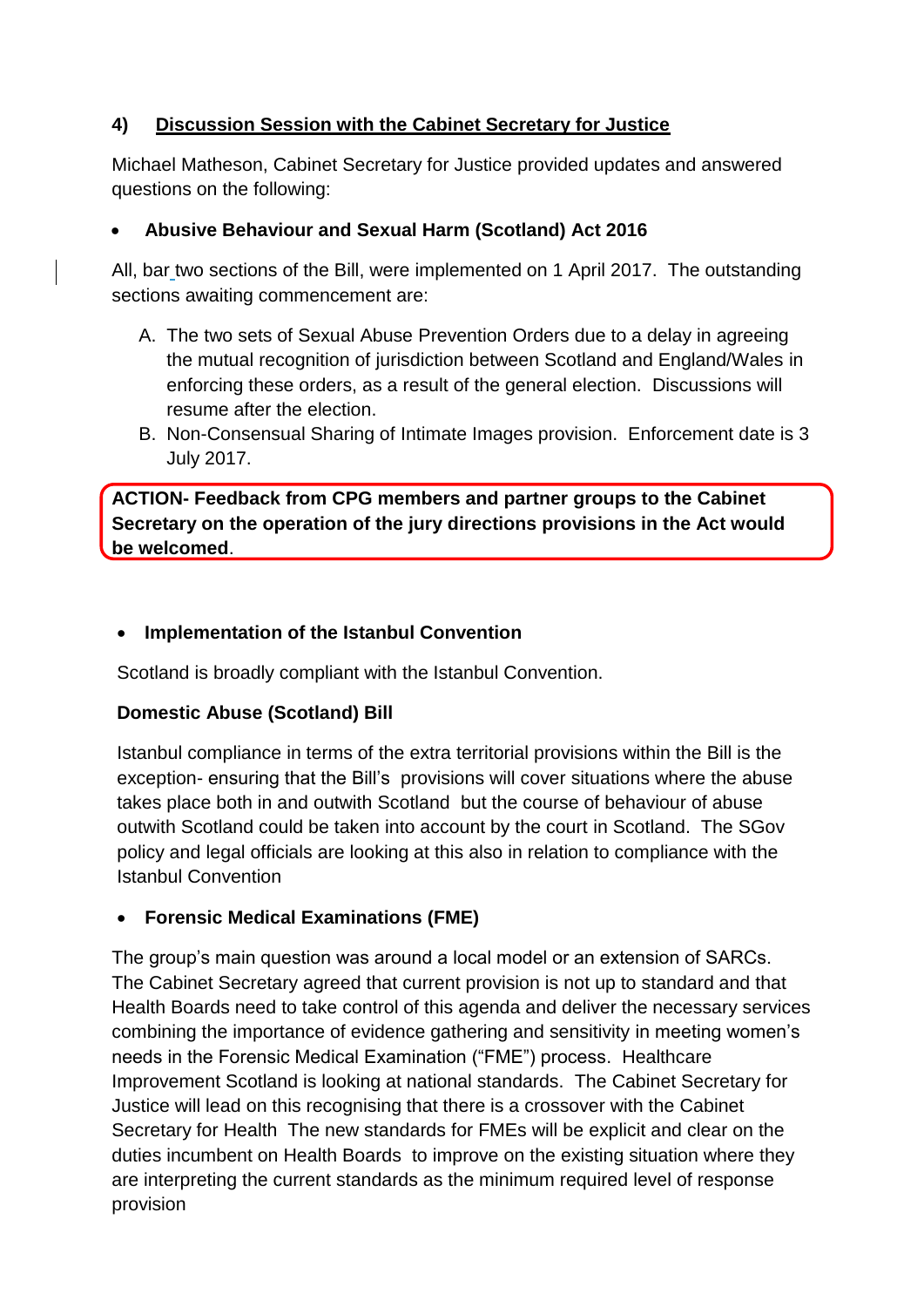It is recognised that the SARC model won't work so well in Scotland due to the geographical challenges. A Task Force has been set up to look at the different themes and models including the SARC. Provision will use a trauma informed model that meets the needs of women, evidence gathering requirements and local circumstances. The model needs to be sustainable so will also consider workforce planning and the barriers to recruiting female doctors into the forensic medical service. NHS Education Scotland will be looking at education of the medical workforce to attract women practitioners into this work. It is acknowledged that GP shortage is a relevant factor but in some remote areas the ratio of GP: patients is better than elsewhere in the UK so other barriers such as limited FME clinical experience and patient confidentiality around carrying out intimate examinations of someone known to the medical professional also needs to be considered.

The criminal justice requirements will feed into the solutions. For example, the Lord Advocate instructs the COPFS Guidelines which determine the standards of evidence gathering and who can carry that out currently specified only as doctors. Evidential quality must be tight but it is clear we need a larger pool of practitioners to spread the burden and Nurse Practitioners could possibly be part of that.

The Cabinet Secretary was very clear that the system needs to "move round the woman" and not the opposite. The principles are more important than the particular model. We can utilise elements of good practice in SARCs and other models and keep an open mind. It is possible that the physical facility used for FME could also "double up" and be adapted to capture the evidence of child and vulnerable witnesses.

#### **Women with no recourse to public funds ( "NRPF")**

The Cabinet Secretary was asked what the government is doing around delivering support to victims of violence regardless of immigration status (as laid out in the EU Directive on the Rights of Victims. Mr. Matheson commented that the government still was committed to supporting all victims but could not find a way around the restrictions imposed by Westminster's reserved powers over benefits. Officials have looked at this in detail and have not been able to identify solutions. Suggestions from partner groups on the committee would be welcome. Marsha Scott pointed out that the groups don't have the legal expertise to know what is not possible and what may have already been ruled out.

Christina McKelvie commented that immigration specialists had identified actions to the Scottish Parliament's Equality and Human Rights Committee last week and suggested that she meet with interested CPG members to identify possible steps by the Scottish Government.

**ACTION- C McKelvie and M Scott to meet to identify actions for discussion at next CPG meeting.**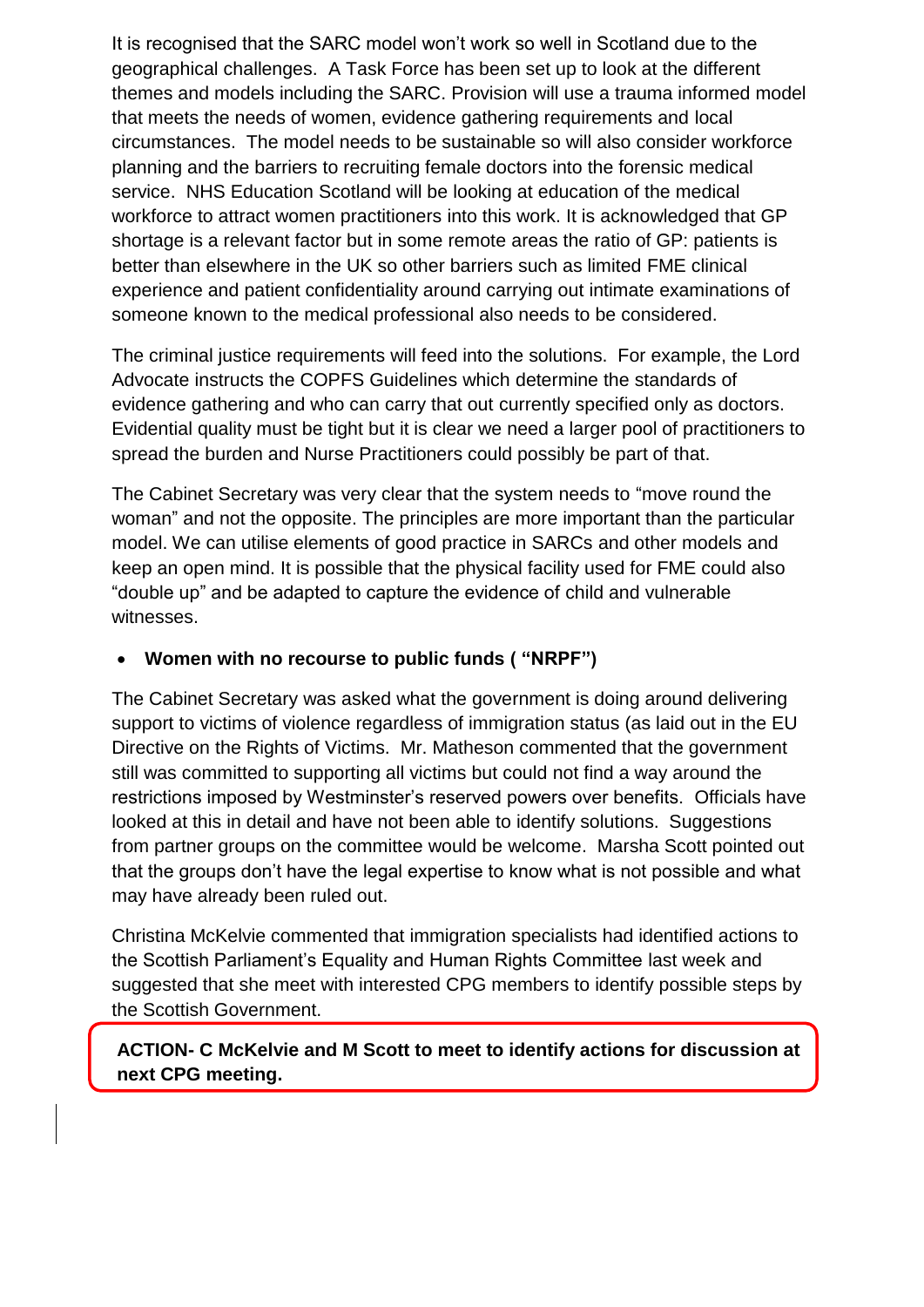#### **Justice Review into Prostitution**

Linda Thompson raised the need for consistency around all violence against women including prostitution. The Cabinet Secretary updated that Annabel Ewing (Minister for Community Safety) will be taking this forward and officials are engaging with stakeholders to review the two recently published <sup>1</sup>research reports. Events will be held over the summer in June and July with different stakeholders and then a decision will be made on the approach to take. Linda Thompson commented that the decision, given the lack of a definitive model in the evidence base, meant that what was required from the government was a political decision. The Cabinet Secretary agreed that it was ultimately a political decision and added that it should still be based on evidence and good research.

### **5) Shared Parenting**

It was agreed that the recent motion lodged in parliament by John Mason on "parental alienation" and shared parenting did not present an adequate representation of the use of parental alienation as tool to reabuse women and children experiencing domestic abuse, especially in the context of visitation and contact. It was agreed that the CPG would send a letter with background information to all who signed the motion. The letter will aim to offer support and further information to MSPs who are likely to be well intentioned but nevertheless illinformed about the harmful way this "syndrome" is being used. John Finnie MSP suggested that it was possible to submit an amendment/s to that Motion as another option.

#### **ACTION -SWA to draft letter and share with group.**

#### **6) Power Up/Power Down**

Marsha highlighted the participation and engagement with children and young people on this project, run jointly between the Children and Young People's Commissioner Scotland (CCYPS) and SWA. The project examined issues around the lack of input and influence of children and young people's views during court ordered contact proceedings. Children's direct experiences were gathered during the project and they were asked to rewrite a story about court-ordered contact to indicate what they think should happen. Five films and a booklet have been produced and these are available on the CYPCS website<sup>2</sup>. The First Minister has agreed to meet some of the children who have taken part.

**ACTION- Meeting agreed to extend the next scheduled CPG meeting by 1 hour in order to view these films. SWA to liaise with Sean.**

<sup>1</sup> <sup>1</sup> **[https://beta.gov.scot/publications/exploring-available-knowledge-evidence-prostitution-scotland-via-practitioner](https://beta.gov.scot/publications/exploring-available-knowledge-evidence-prostitution-scotland-via-practitioner-based-interviews/pages/20/)[based-interviews/pages/20/](https://beta.gov.scot/publications/exploring-available-knowledge-evidence-prostitution-scotland-via-practitioner-based-interviews/pages/20/)**

<sup>2</sup> **<https://www.cypcs.org.uk/policy/domestic-abuse/power-uppower-down>**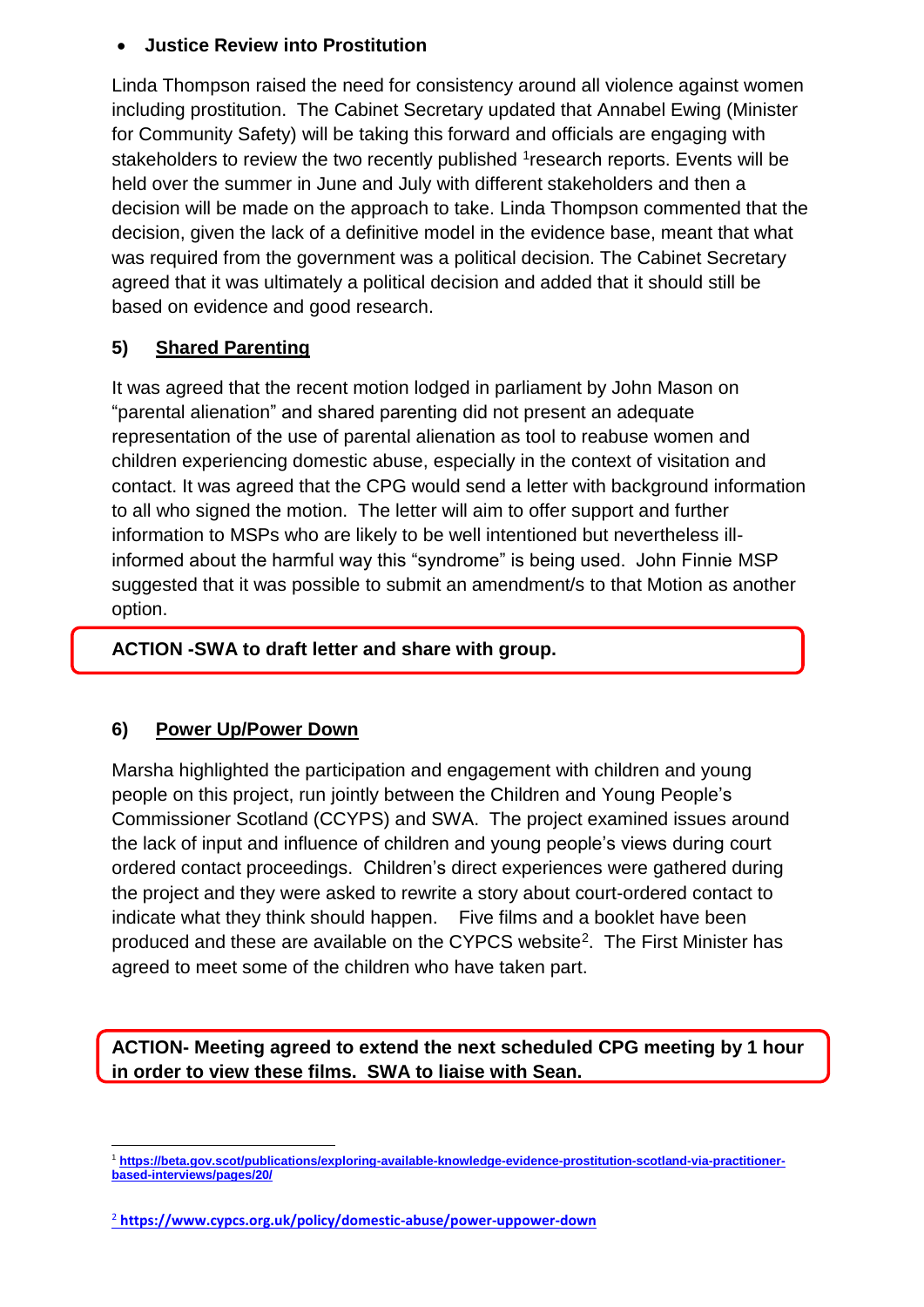### **7) Members' Updates**

The members present gave brief updates on their current activities. The main points covered were:

## **White Ribbon Scotland**

A review of their campaign is underway to look at different activities and links with public bodies. The Board are in favour of increasing grassroots involvement to get more men involved. This should in turn lead to better interaction with public bodies via increased volunteers.

## **Women's Support Project**

The Inside/Outside project comprises of women who have been or who are involved in the sex industry and informs about the realities of the industry. It was taken to the SNP party conference and to a public event in Dundee. It is now going on tour for two weeks, which will include Dundee and Strathclyde Universities and Stirling and Inverness later in the year. The project has incorporated the voices and artwork of women in Cornton Vale prison. WSP are finding that more women are coming forward. The WSP have also been working with the Violence Against Women Network and the Improvement Service to prepare joint statements on sexual exploitation.

## **Lilly Greenan**

Lilly is a freelance researcher currently undertaking a project with the Glasgow Violence Against Women Partnership on two areas. One is looking at what data is collected by different agencies and a smaller project is looking at on-street prostitution in the city, with a particular focus on on-line advertising and what is available in the public domain on sites, including the issue of men looking for sexual services, particularly those involving younger girls .

Christina McKelvie mentioned the Woman's Destitution Project situated in Govan also looking at street prostitution as a possible contact for Lily. She also stated that the Equality and Human Rights Committee want to look at the issue of "age assessment" of unaccompanied young asylum seekers, inappropriate designation as adults and exploitation of these young people.

# **Scottish Women's Aid**

Following the progress of the Domestic Abuse (Scotland) Bill,SWAsupported women survivors of domestic abuse to give oral evidence to the Justice Committee, as did Shakti Women's Aid. Both organisations will shortly be giving their own oral evidence to the Committee. Objections have been raised by members of the legal profession to the effect that the Bill is not necessary and needs a "serious harm" threshold as part of the statutory test. No political objections have been raised to date. John Finnie is a member of the Justice Committee and he highlighted how helpful it was hearing the evidence from the three women supported by SWA.

# **Zero Tolerance**